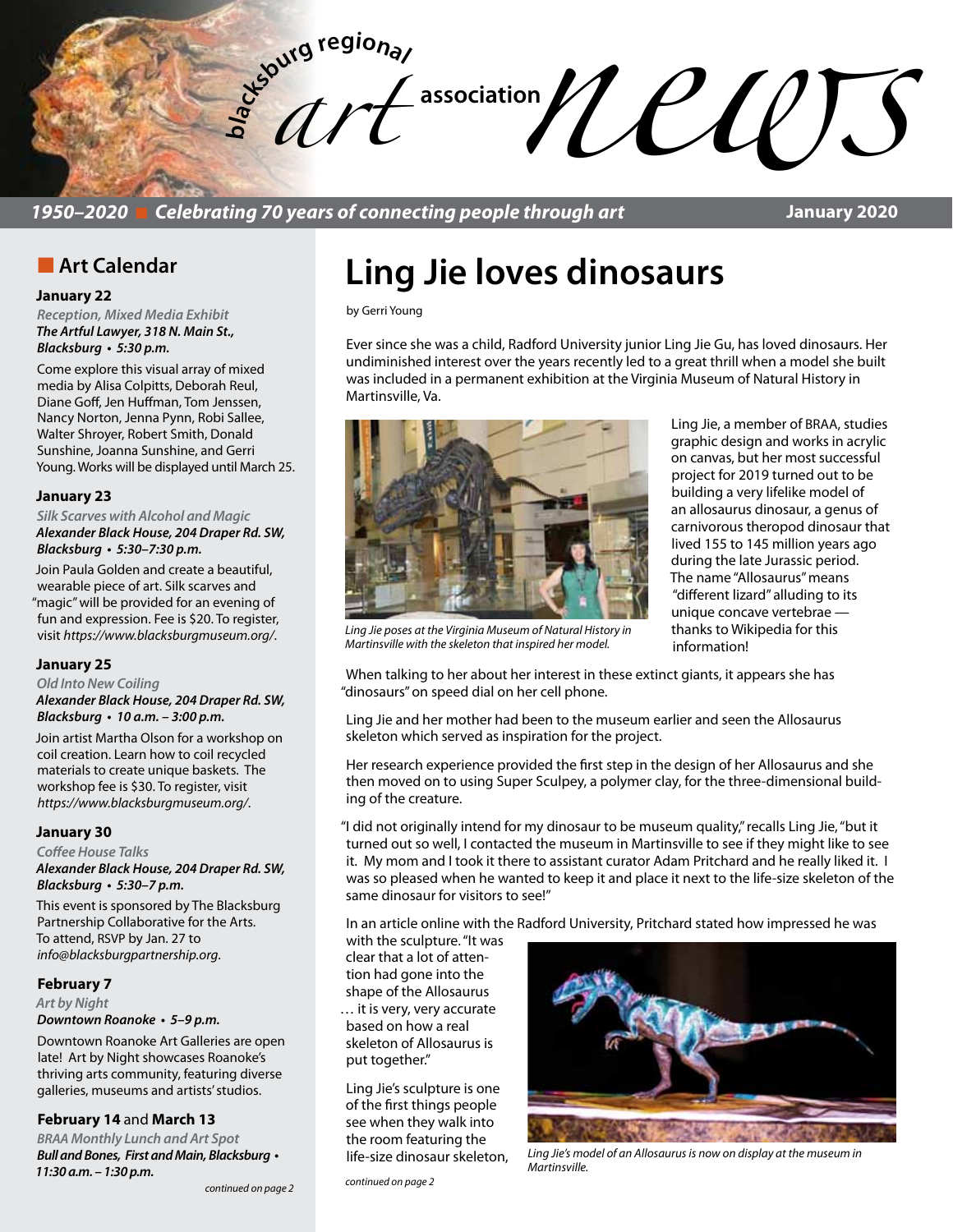**n Calendar** *continued from page 1* 

Join your fellow members for lunch, hear the featured speaker's Art Spot, and share news about the latest art happenings.

### **February 14 and 15**

#### *h'ARTS on Main*

**Great Road on Main, 100 West Main St., Christiansburg • 1–6 p.m. on Feb. 14; 10 a.m. – 6 p.m. on Feb. 15**

Mark your calendars to attend (or participate in!) the third annual h'ARTS on Main event. Artists will be offering a wide variety of works, both large and small. For more information, contact Ruth Lefko at *rlefko2@gmail.com*.



#### *Ling Jie shows one of her dinosaur drawings and two of her dinosaur collection pieces (not of her making).*

### **dinosaurs** *continued from page 1*

according to Pritchard. During her delivery visit to the museum she was taken to see the museum's original specimens of fossilized bones, an unexpected surprise.

In the future, Ling Jie wants to use her skills and knowledge to design museum exhibits. "I would be thrilled to work at the Smithsonian Institute in Washington, DC," she said.

In the meantime, she will work with the Mill Mountain Zoo in Roanoke over the next few months to paint animal murals.

She is a first degree black belt in Tae Kwan Do and is set to try for her second degree in February. She has competed in regular and national competitions on behalf of Virginia Tech.

She sometimes works with the Radford Museum of Earth Sciences on their displays.

What is next for her in the dinosaur realm? Not one to waste time, Ling Jie is already working on an even bigger dinosaur project — before her first has even had a chance to get dusty.  $\blacksquare$ 

# **Resolve to jumpstart your creative process**

If the dawn of a new year is a good time to reflect on your goals and dreams and on the steps you're taking to achieve them, then surely the dawn of a new decade is even better. It's time to shake off bad creative habits, discouraging thoughts, and lethargy. Whether art is your hobby or your career, here are 10 achievable resolutions you can make to add life and light to your creative process.

1. **Say yes.** If someone wants you to put a piece in their show, say yes. If someone asks you to go to a gallery opening with them, say yes. If you're asking yourself if you really have the energy to get into the studio today, say yes. Even if an opportunity or event seems intimidating to you, the very act of saying yes to it will make you stronger.

2. **Turn off the self-doubt.** Nothing kills creativity like discouragement. Don't let criticism bring you down, whether it comes from within you or from the world at large. Don't second-guess your creative choices; you can always make changes later. And don't let rejection deter you. Some of the finest, most successful authors and artists in history have some of the largest collections of rejection letters.

3. **Carry a sketchbook, and make sure you use it.** Doodle, sketch, jot down ideas, dreams, random conversations of strangers. You never know where these little gems of inspiration will lead you.

4. **Schedule creative time.** Maybe you work full time and art is a hobby; maybe you're a full-time artist. Either way, it's important to work creativity into your schedule. Whether it be several hours each afternoon, a few minutes before you go to bed, or a couple hours on the weekend, try to set aside time just to create. You'll find that once you start working regularly even your off hours become creative, as you continue to contemplate your work even while you're walking to work or washing the dishes.

5. **Schedule a screen-free time.** Sure, computers are useful and we've come to rely on them for almost every aspect of our life, but they can create a noisy, distracting world in your head. Set aside some time to put down the phone and shut off the computer. Let yourself be bored, let yourself listen to the quiet. Allow yourself to notice what's in the real world all around you.

6. **Look at art.** Look at art you love, look at art you hate, look at work by artists you've never heard of before. Look at your own art, to remember all that you have achieved. If you can't get to a museum, go to a library or bookstore and browse through the art books. Follow museums and artists on Instagram and Facebook. Your feed will be full of beauty and inspiration to balance all the bad news and pettiness that somehow seeps in.

7. **Submit.** Maybe you're not sure your work is ready. Maybe you've had some rejection. Sometimes it's hard to share your work with the world; sometimes it's hard to face the criticism and neglect. But it's also one of the best feelings in the world to share your work with others, to feel that glimmer of hope every time you send something out. Submit to

*continued on page 3*

# **Join our monthly luncheons!**



*During January's BRAA luncheon, Rafael Bedia (upper left) shared information and insights about a watercolor workshop he attended. Gatherings are held on second Fridays at 11:30 a.m. at Bull and Bones in Blacksburg.*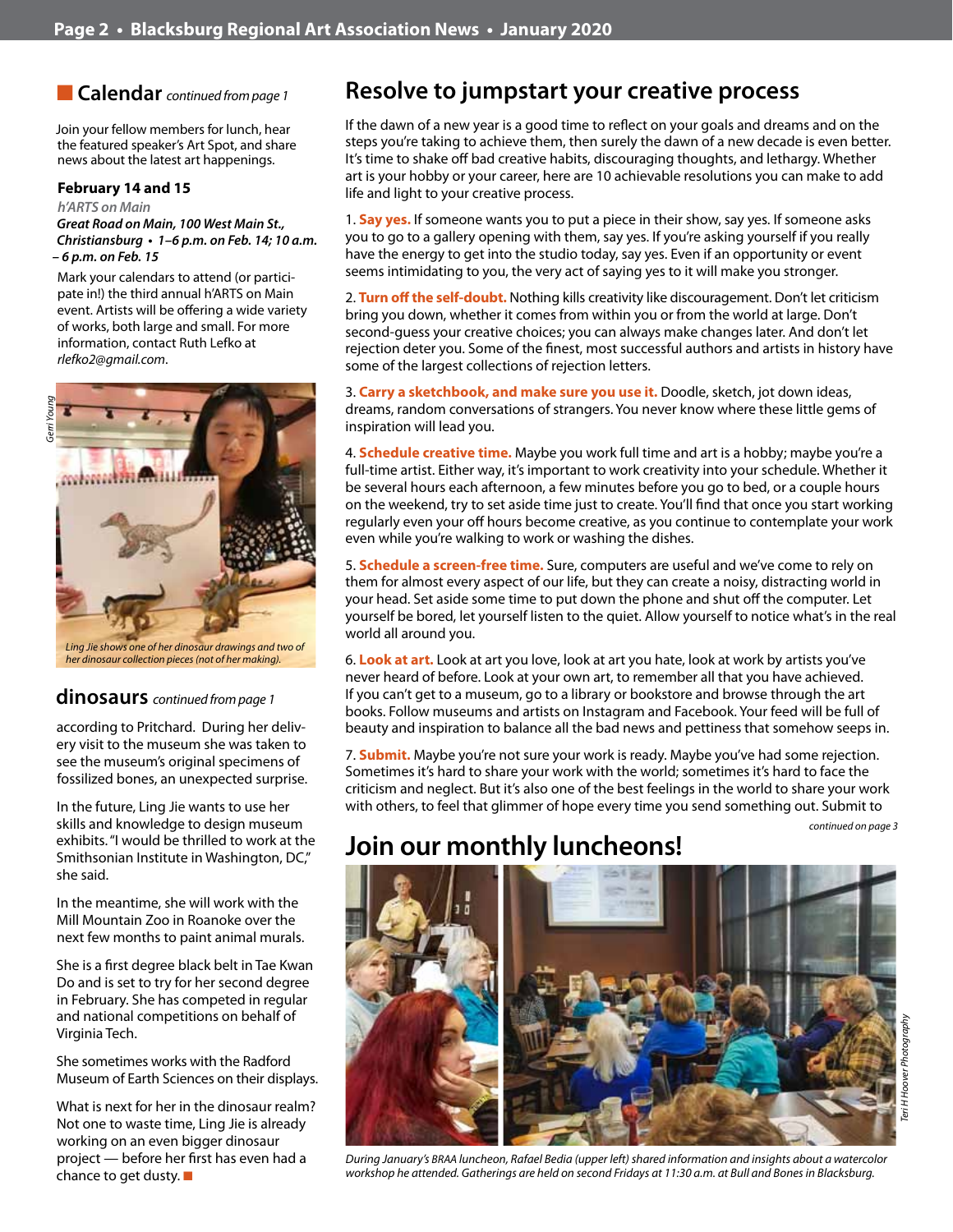# **BRAA supports Wonder Universe**

As part of our outreach effort and support of art programs for children, BRAA recently contributed to *Wonder Universe: A Children's Museum* in Christiansburg. Executive Director Sarah Nucci sent a note of thanks and stated, "Thank you for your generous donation of \$1000 for art supplies in our maker space. Your generosity will spark hundreds of childrens' imaginations and creativity. We hope you will come visit and see the artwork we make in the space. We could not do it without donors like you."

# **New Members**

A hearty welcome to new BRAA members **James Garrison**, **William Sydor**, **Tereza Tomastikova**, and **Paula Wilder**.



# n **Kudos**

**Paula Golden** is one of eight members of Textile Artists of Virginia (TAVA) who will be participating in the juried 2020 Taiwan International Quilt Exhibition. The theme is global deforestation and TAVA will display nine art quilts from their "TRANS+" series. Organized by the Taiwan Art Quilt Society, this is an invitation-only exhibit of international fiber artists. The exhibition dates are Aug. 13 to Sept. 6 at the National Living Art Center in Tainan City, Taiwan.

**Sally Mook**'s painting, *The End*, was juried into the National Watercolor Society 2019 International Open Exhibition in San Pedro, Ca., this past fall.



*The End by Sally Mook*

## **jumpstart your creative process** *continued from page 2*

local galleries or online magazines and blogs. Apply for residencies and grants. Set aside a little time in your schedule to keep up-to-date with opportunities for artists.

8. **Exhibit.** If juried shows haven't worked out for you, find other ways to show your work. Ask if you can hang your work at the local library, chamber of commerce, cafes, doctors' waiting rooms, and realtors' offices. Create a website for your art, and post links to it everywhere. Start your own blog, Instagram profile, or Facebook page for your art to link to your website. Have openings in your home — display your work and the work of your friends and serve wine and cheese. Print cards of your work to leave in coffee shops and lobbies.

9. **Try something new.** Buy a new kind of paint or clay or marker. Try a new technique. Use a new lens for your camera. Experiment with a new color palette, a new perspective, or a new font. Step outside of your comfort zone and see what new worlds you discover.

10. **Spend time with other artists.** One of the best ways to foster creativity is to talk about creativity. It helps to share your joys and disappointments with others who are striving for the same thing that you are. Discussing your creative process can help you unlock inspiration and imagination, overcome stumbling blocks, and solve creative conundrums. If you stay in touch with your artistic community you can learn about opportunities to make, view, and share art.

*The above article was written by Claire Adas and reprinted with permission from the website company, Artspan (https://www.artspan.com).*

# **Now Showing**

**January 15 – April 15** (except where indicated otherwise)

**Lisa Accai**, Blue Ridge Cancer Care, Blacksburg

**Marie Collier**, The Artful Lawyer BRAA Gallery, Blacksburg

**Alisa Colpitts**, Glade Church, Blacksburg

**Linda Correll**, Main Street Inn, Blacksburg

**Paula Golden**, Blacksburg Transit

**Susan Lockwood,** Holtzman Alumni Center Gallery, Virginia Tech (thru Jan. 31)

**Maxine Lyons**, Shaheen Law Firm, Blacksburg

**David Pearce,** The Artful Lawyer BRAA Gallery, Blacksburg

**Joy Rosenthal**, Pointe West Management, Blacksburg

**Robi Sallee**, First Bank & Trust, Christiansburg

**Karen Sewell**, Brown Insurance, Blacksburg

**Lois Stephens**, See Mark Optical, Blacksburg

**Linda Weatherly,** Zeppolis, Blacksburg

**Norma Woodward,** Long and Foster, Blacksburg

*"Take the first step in faith. You don't have to see the whole staircase, just take the first step."*

 *~ Martin Luther King*